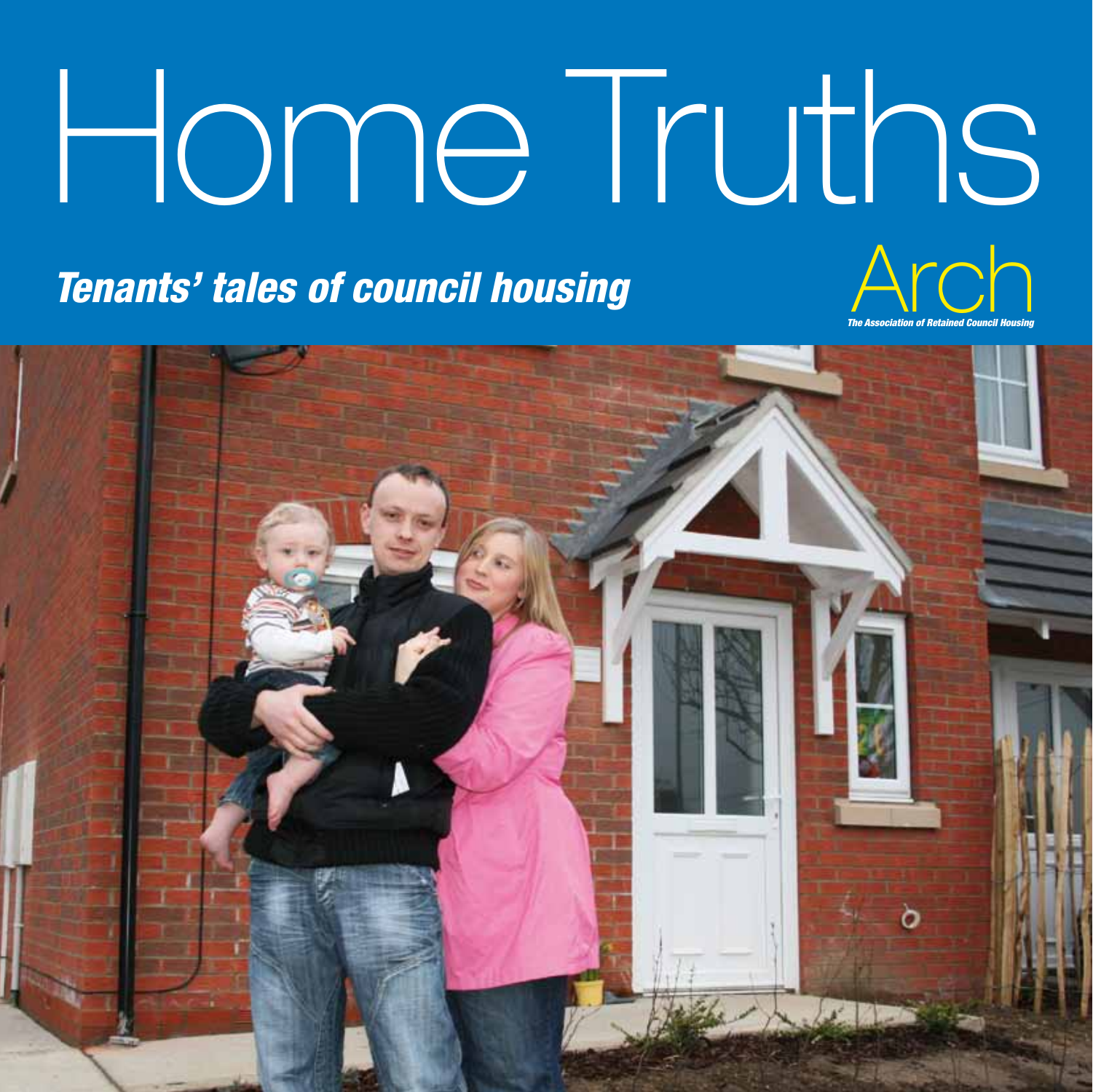

### **Contents Contents Acknowledgements**

| <b>Introduction: Tenants' Group Chair</b> | 3                |
|-------------------------------------------|------------------|
| <b>The history of council housing</b>     | $\mathbf{4}$ -6  |
| <b>Tenants' tales</b>                     | $7 - 17$         |
| <b>The ARCH Tenants' Group</b>            | 18               |
| <b>ARCH contacts</b>                      | <b>Back page</b> |

**This publication was written by Nicola Carroll, consultant to ARCH and APSE.** 

**The author would like to thank the ARCH Tenants' Group for their input, all those tenants who kindly took part in interviews**   $\blacksquare$  and the council officers in ARCH member authorities **who provided information and photographs. She would 8 particularly like to thank Jennifer Holmes and Jim Nicholl of the ARCH Tenants' Group for their valuable support and contributions to this project.** 

#### Photo credits:

Front cover and p.10 North Kesteven District Council

p. 8 Rene Brown: Jim Nicholl

p.14 Maria Hanson: Caters News Agency

p. 17 Colin Reynolds: Christine Armon-Hall

p. 18/19 Birmingham City Council

A version in large print, braille or alternative languages is is available on request. email@arch-housing.org.uk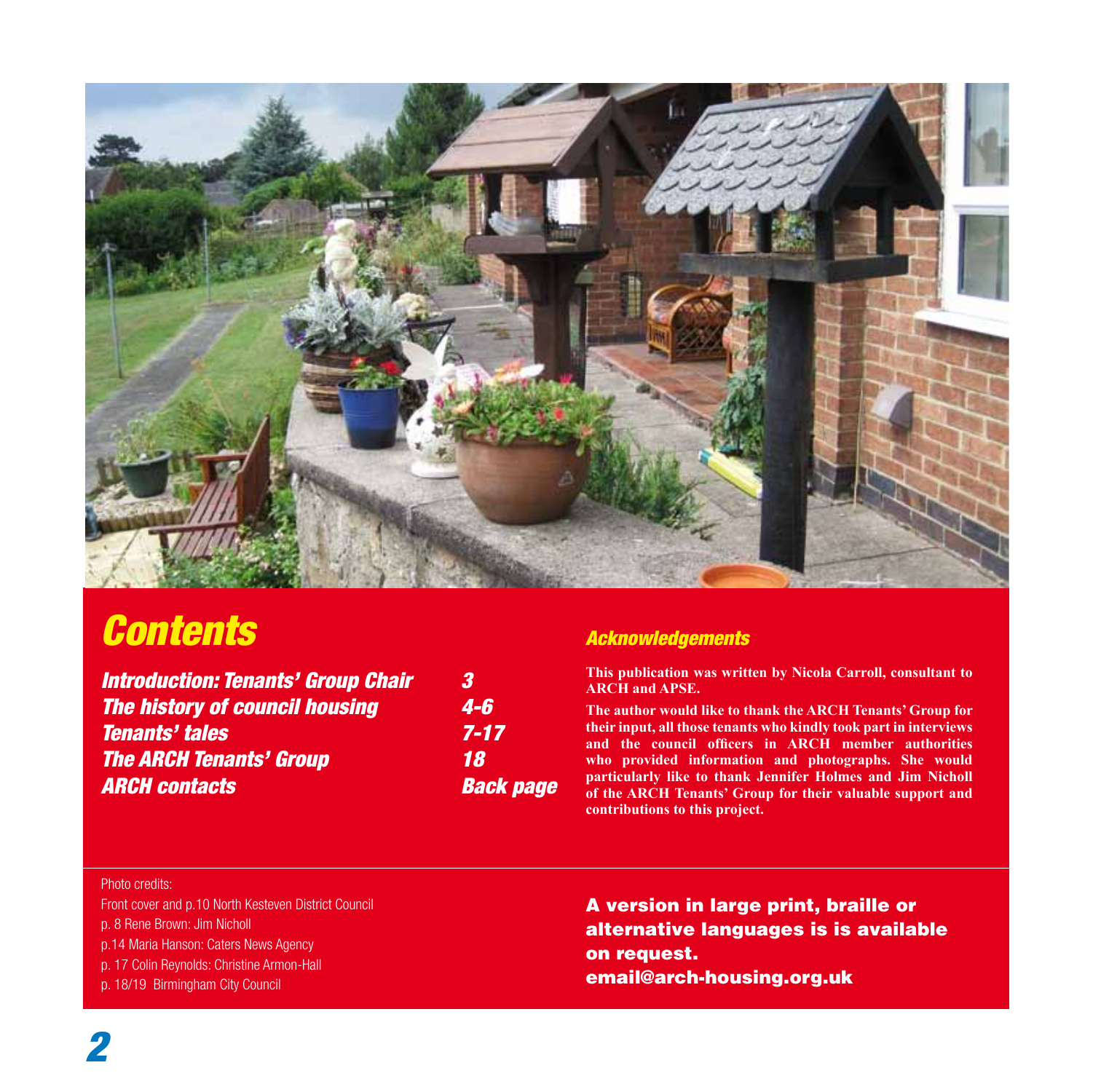

### Introduction Jennifer Holmes, chair of the ARCH Tenants' Group

*council housing*.

elcome to *Home Truths: Tenants' tales of*<br>
council housing.<br>
ARCH was set up by and for councils<br>
whose tenants chose to stick with their<br>
options were presented. The ARCH Tenants' group, which I ARCH was set up by and for councils whose tenants chose to stick with their local authority as their landlord when other

chair, ensures the views of tenants are reflected in its policies.

The group's members are keen to dispel false myths about council housing.

We are not claiming everything is perfect. Council housing has been starved of resources and many tenants are facing great difficulties. But we believe council housing has for too long been negatively stereotyped and it's time to show the more upbeat side of life in local authority homes from the point of view of people who live in them.

I, personally, live in a council property in West Lancashire and am proud to do so. In the pages that follow, other people who live in local authority properties discuss the positive aspects of council housing. Tenants in a range of situations discuss how important their council home is to them; not just as a roof over their head, but in providing security upon which to build lives and communities.

*Home Truths* starts with A Brief History of Council Housing, which shows the rise and fall from its heyday to what might be regarded as its down-point, when it became stigmatised and starved of resources.

The old council housing finance system did not work and we tenants were angry that a huge proportion of our rent was disappearing into a national pot. ARCH's campaign for a 'fair deal for all our residents' has been successful in getting rid of that system. ARCH hopes that the new self-financing funding system as of April 2012 will help return council housing to its heyday.

Showing the more positive side of council homes is an important part of moving forward.

Information on ARCH's tenant governance arrangements can also be found here, along with comments from some members of the Tenants' Group, who provide a regional network representing fellow tenants across England.

I hope this is the start of a new, more positive era for stock retained councils and their tenants. There are certainly challenges ahead and funding is tight. But the fact that more than a million people chose to stick with their council as their landlord is testament to the popularity of local authority housing – as interviews with people who live in council homes around the country show.

I hope you enjoy reading what council residents have to say.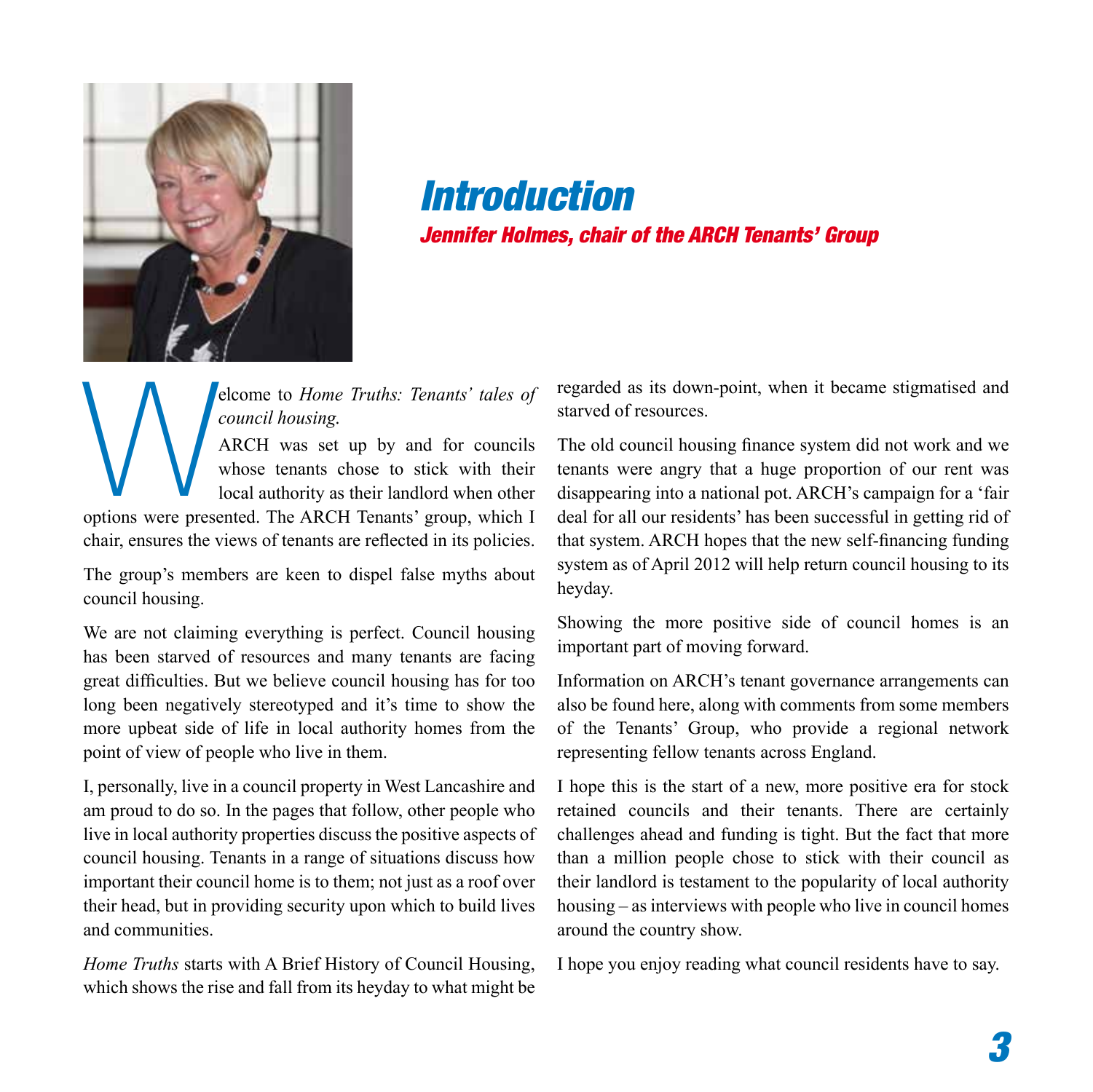## Council housing timeline

- 2012 Self-financing arrangements come into effect meaning councils take control of housing finance in return for taking on debt.
- Localism and Decentralisation Bill paves the way for locally controlled housing finance.
- 2010 Homes and Community Agency programme provides grants for new council housing for the first time in decades.
- Government announced a review of the unpopular Housing Revenue Account finance system.
- ARCH Tenants' Group established to ensure effective tenant governance of the organisation.
- ARCH was set up to fight for a better deal for council tenants.
- *Housing and Planning Act* introduced the process of Housing Options Appraisals and stock transfer to housing associations.

*Right to Buy* legislation meant 1m council properties were sold over the next ten years.

- *Homeless Persons Act* duties for local authorities to assist homeless families.
- The handbook *Getting Tenants Involved* was published to promote tenant-participation schemes and local authorities began initiatives to engage tenants in decision-making.

Gas explosion at Ronan Point in London marked the end of council high rise construction programmes.

**1960s** Tenants' and residents' associations across the country expressed dissatisfaction.

*Housing Subsidies Act* encouraged the construction of high rise local authority blocks.

Construction of local authority homes peaked at 348,000.

National Association of Tenants and Residents set up.

*New Towns Act* led to the first new town in Stevenage.

- *Temporary Accommodation Act* allowed the construction of pre-fabs.
- *Beveridge Report* heralded construction of 4m new homes over the next decade.
- 1939-45 Around 750,000 properties were damaged during the Second World War leading to huge housing shortages.
- 1932 Becontree in Barking and Dagenham was the largest council estate in Europe with the completion of 27,000 properties. *Housing Act* introduced new subsidies to encourage slum clearance.

*Housing Act* facilitated construction of 50,000 council homes a year on average for the next decade.

- The *Homes Fit For Heroes* Initiative launched for soldiers returning from the First World War.
- *Housing and Town Planning Act* began a local authority housing drive and the Tudor Walters report made layout recommendations for public housing.
- *Tenants' Defence League* formed in Leeds.
- 1896 The Boundary Estate built by London County Council on slum clearance land is the oldest surviving example of local authority housing.

Local authorities began large-scale housing work.

1865 The *Housing of the Working Classes Act* gave local authorities slum clearance powers and allowed Public Works Commissioner loans.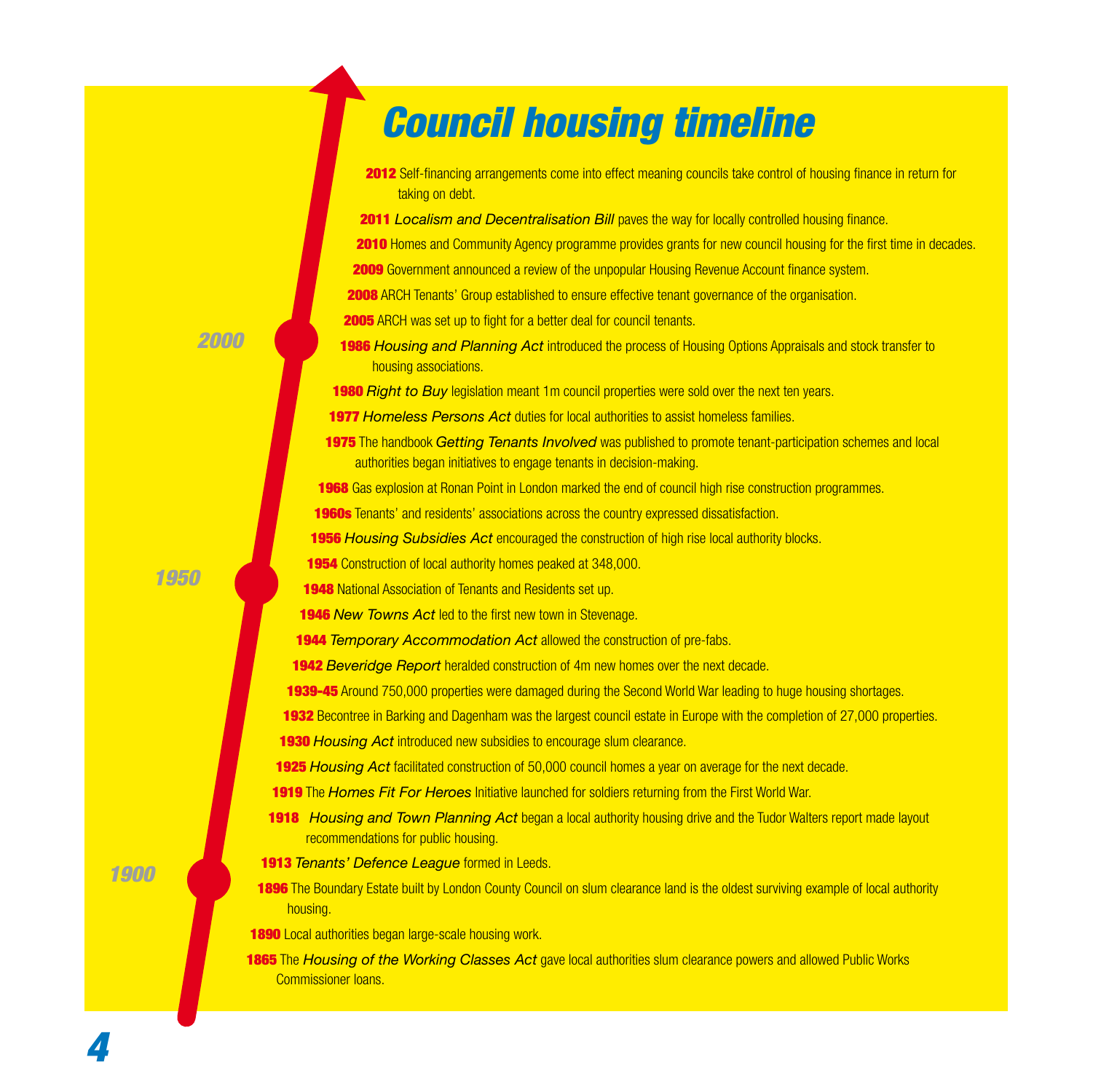## A brief history of council housing

ouncil housing has had its ups and downs over<br>
the last hundred and fifty years.<br>
The origins of local authority building date<br>
back to the 1860s, when it was first recognised<br>
that public housing should be provided for<br>
p the last hundred and fifty years. The origins of local authority building date back to the 1860s, when it was first recognised that public housing should be provided for paying exorbitant rents to slum landlords.

Council housing remained linked to slum clearance programmes throughout much of the 1900s. Early council developments, such as the Boundary Estate in Shoreditch, had higher rents than private rented accommodation and tended to house the so called 'respectable poor'.

The *Homes Fit for Heroes* initiative to provide good standard housing for the families of soldiers returning from the First World War led to estates of cottage-style brick houses with gardens that have proved enduringly popular. Local authorities were the main vehicle for delivering around one million publicly funded homes during the inter-war years. At its heyday in the 1940s and 1950s, politicians of all parties vied to build the most council homes, with construction of local authority properties reaching its peak at 348,000 in 1954.

French architect Le Corbusier's concept of 'streets in the sky' coupled with a desire to build at great volume as quickly as possible led to the proliferation of high-rise blocks in the 1960s. But these were constructed using pre-cast systems techniques and poor materials, creating future sub-standard housing that became beset by social problems. The gas explosion at Ronan Point, London in 1968 led to a rethink about the way in which high-rise blocks were constructed and managed.

Council housing remained an option of choice for millions of individuals and families until the late 1970s, with one in three of the British population living in local authority owned

properties in 1979, according to Office of National Statistics figures. But council housing lost favour politically and *Right to Buy* legislation in 1980 meant one million council homes were privately purchased over the next ten years alone.

From the mid-1980s onwards, local authorities were encouraged to transfer their stock to housing associations and Arms Length Management Organisations. Council housing became stigmatised and regarded as a last resort for the worst off, rather than an option of choice. The proportion of people living in council housing had dropped to only 9% by 2007 and local authorities in England built just 380 homes in 2009.

ARCH was set up to provide a collective voice for councils whose tenants had chosen their local authority as their landlord. One million tenants wanted to stay with their council, despite financial incentives for other models. ARCH has argued for stock retained councils to have equal access to resources as other social housing providers and campaigned for a fair deal for residents.

The need for tenants to have a say in decisions about their homes has been increasingly recognised and tenant representation is now an integral part of council housing. Stock retention is unique in providing a direct democratic connection between residents and the ballot box. The ARCH Tenants'Group was established in 2008 to ensure the views of those who live in council housing are reflected in its policies and activities. Details of the group are on page 18.

ARCH is pleased that the Review of the Housing Revenue Account subsidy system, launched in 2009, has resulted in new self-financing arrangements for local authority housing. ARCH and the tenants it represents are ambitious for a positive future for council housing.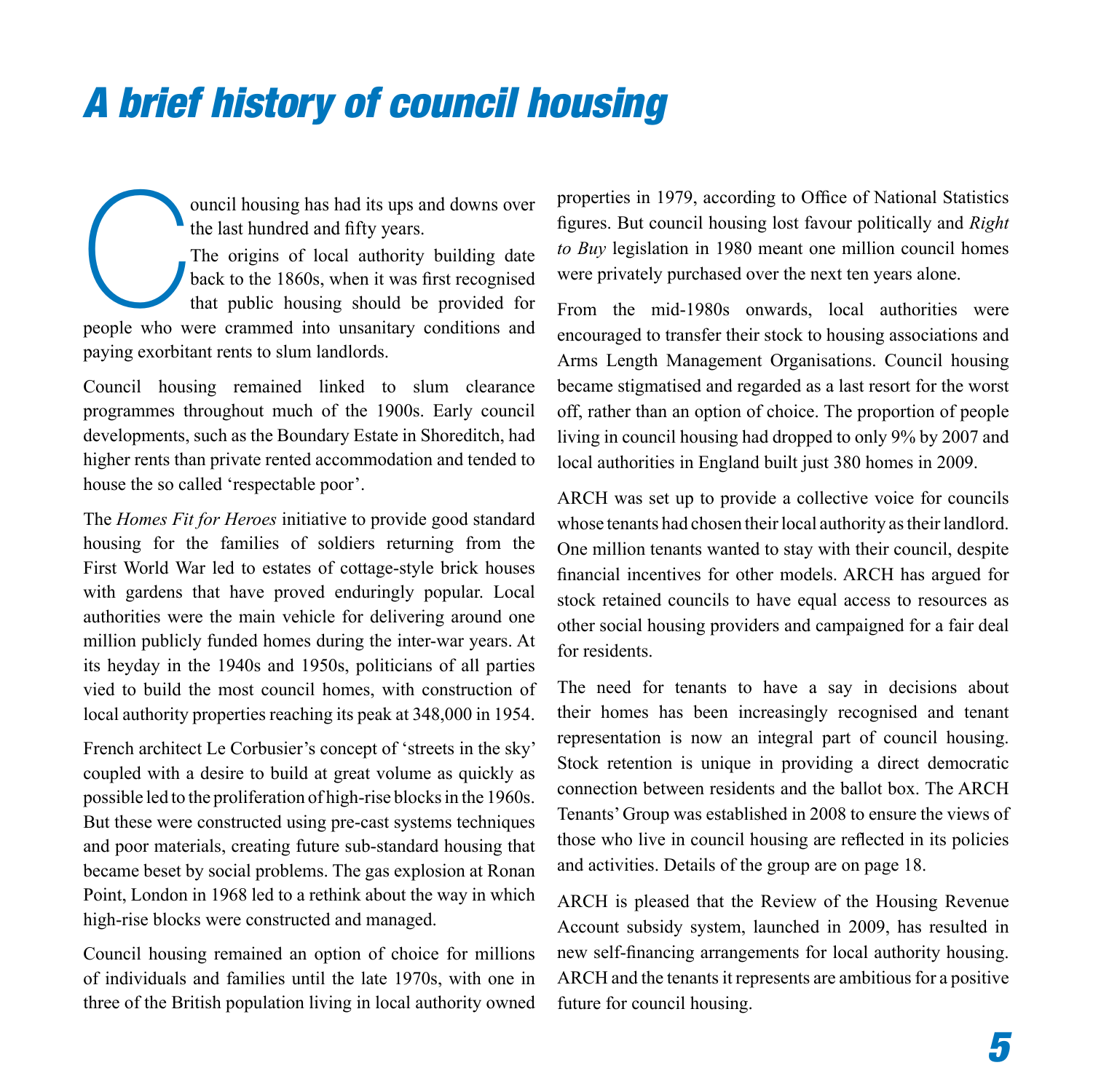

Council housing has had various incarnations; from estates of cottage style houses, to deck access flats and tower blocks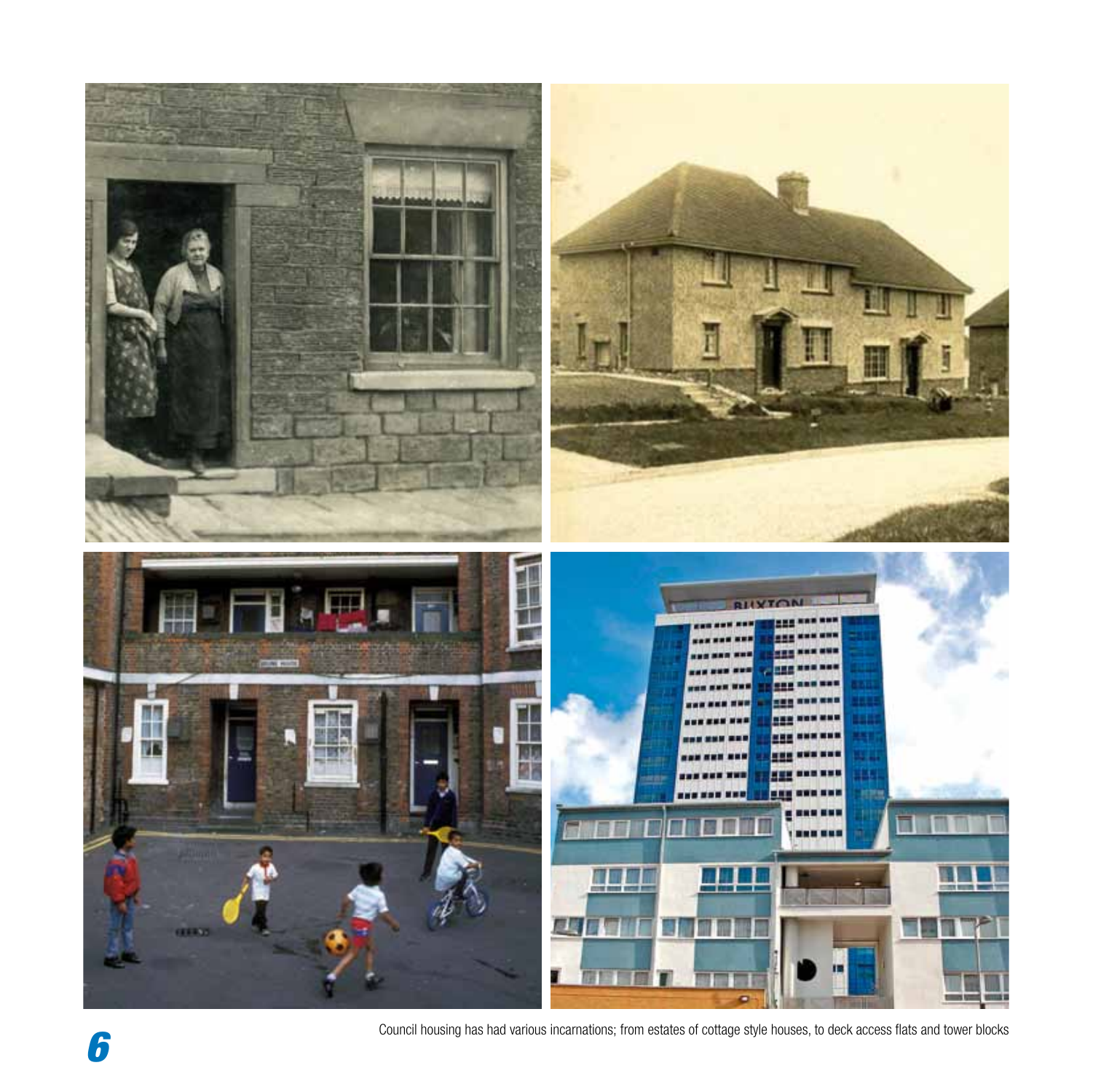## Tenants tell their stories of council housing

## **Barry Duckett Southwark**

I'll never forget the day we signed up for our first flat,' Barry Duckett, who lives in a maisonette on the Canada Estate, reminisces. 'You were vetted to make sure you had a job and could pay and there were strict rules council residents had to abide by in those days.'

Now 60, a father of two and grandfather of three, Barry has lived in the area with his wife Jan since they were first married in the 1960s. 'The first flat was very basic. The bath was in the kitchen and the joke was that you could have a bath and stir the soup at the same time,' he laughs.

'My parents were council tenants; in those days if you worked in a manual trade after the war like my dad did, you got on the list and got a flat. When you got your first flat you were made for life. The rents were sensible, you had somewhere you could bring your kids up and it was a community. I worked at Surrey Docks and it was all dock workers and their families locally then.'

## **Mandy Hardwick West Lancashire**

Mandy is catering manager at a local school for children with special needs and has lived in the same council house in West Lancashire for 22 years.

The three-bedroom terrace house on the Charnock estate in Skelmersdale is home to Mandy, her fifteen year old son and her daughter, who is deputy manager at a local business. Her elder son and his girlfriend, who are students, and their baby also live there at present.

The 41 year old cooks for 50 children and staff every day, 'The children love my food, which is all freshly made.'

Barry has been a tenant representative for most of his life: 'We make sure that we get things done and keep it to a decent standard.' He would like to see councils build more homes as London house prices are unaffordable for most people and is angry that council housing has been starved of resources. 'My sons live in council housing locally. They've got decent jobs but prices have gone through the roof here - it costs £475k for a two bedroom flat now. If you are working in Tesco's across the road on a basic wage, for example, you could never afford a mortgage here. There is a shortage of housing and it would help the economy to build more.

'I believe the council tenancy has been the mainstay of my life here.

'There is still a sense of community around here. When someone moves in I always go round and make them feel welcome. The old people appreciate a knock on the door to say hello and make sure they are ok.'

There are only 67 houses on her estate, one of the smallest estates in Skelmersdale. 'I love it here. I always say that if I won the lottery I'd stay put. There are some private houses as well as council houses here and everybody mingles. I went out and campaigned to stay with the council rather than transfer. If there is ever a problem they are out within a couple of days. I get good service – you can always speak to somebody. When I started work, they sorted out all the paperwork and it all joins  $up$  – for example, they send texts out as a reminder to pay council tax, which is useful.'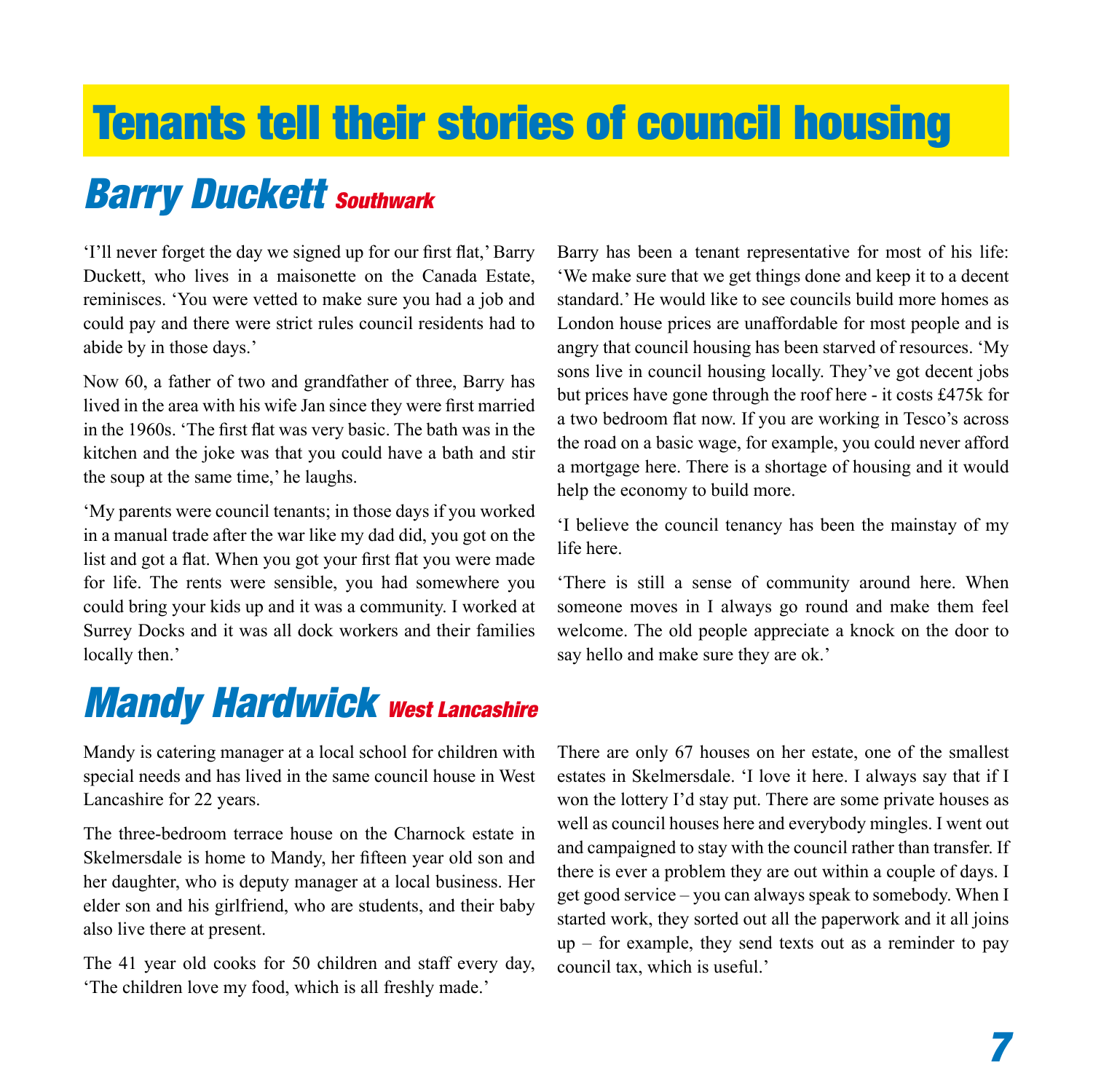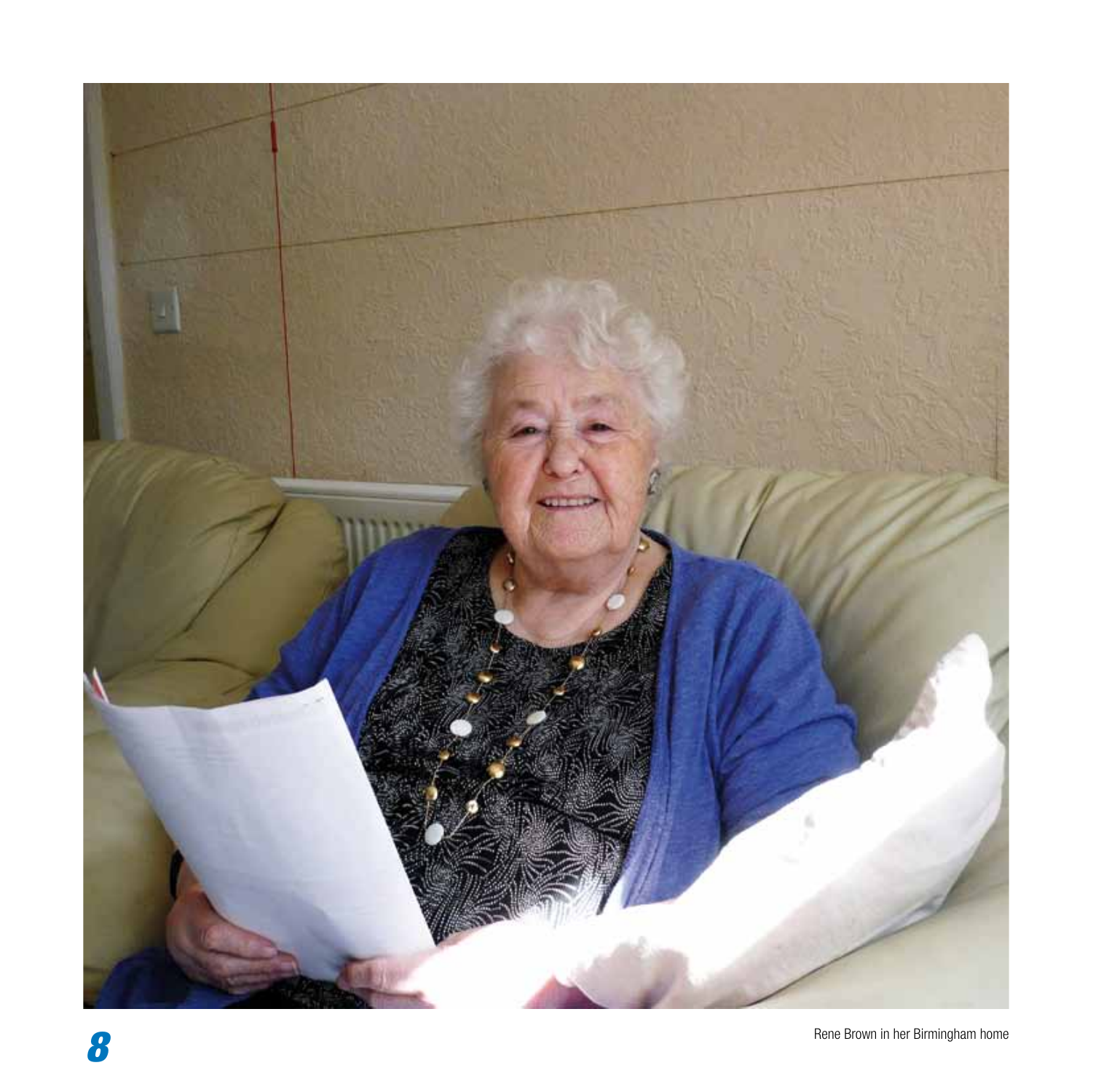### 'We had a big community centre built that was really appreciated, where there was bingo and dancing.'

### Rene Brown: championing community life Birmingham City Council

ene Brown certainly knows a thing or two about<br>council housing. At the age of 82, she has lived<br>in local authority homes in Birmingham for<br>most of her life and worked tirelessly for her<br>local community.<br>Now a great-grandmo council housing. At the age of 82, she has lived in local authority homes in Birmingham for most of her life and worked tirelessly for her local community.

Now a great-grandmother, she brought her two sons up in council housing. 'I was glad to get a council property in 1952. Before that, we were paying six shillings and nine pence a week for a place that had an outside toilet, no running water and people were living in terrible conditions. We moved into a flat on the seventh floor of Queens Tower, Nechells Park Road that had big bedrooms, a bathroom and loads of space.

'My children went to the local school. The other tenants were nice and were always doing things for the kids. Then we had a big community centre built that was really appreciated, where there was bingo and dancing.'

A growing family meant a council transfer: 'I had been in a flat with kids and wanted a house. I applied to the council for a transfer and we got a lovely new-build place in Aston. It was called a municipal house then. You had pride in living in a municipal house.'

She started volunteering at a club for disabled people and has been involved in community groups ever since, which has included chairing tenants' boards and setting up a cooperative. She learned to type and use a computer at the community centre and has been vocal in her fight to improve neighbourhoods. 'There were some great people in Aston and the opportunities were there to get involved in all sorts of things on the estate. I was always busy and always a bit feisty in saying what I thought', she laughs.

She lives alone now after being happily married for 60 years and is tenants' representative for the Poplars. 'It isn't perfect but I love it. There are people who do repairs and look after the garden. I have a lovely one bedroom flat with a big bedroom and a lovely kitchen. There are some things that could be done better, but I have got a lot of praise for what's going on.'

She is hopeful that council housing will once again be the centre of stronger communities: 'Things are changing and people are taking pride in their homes again. Housing is connected to other council services and police reps are always at meetings. There is a vast improvement now.'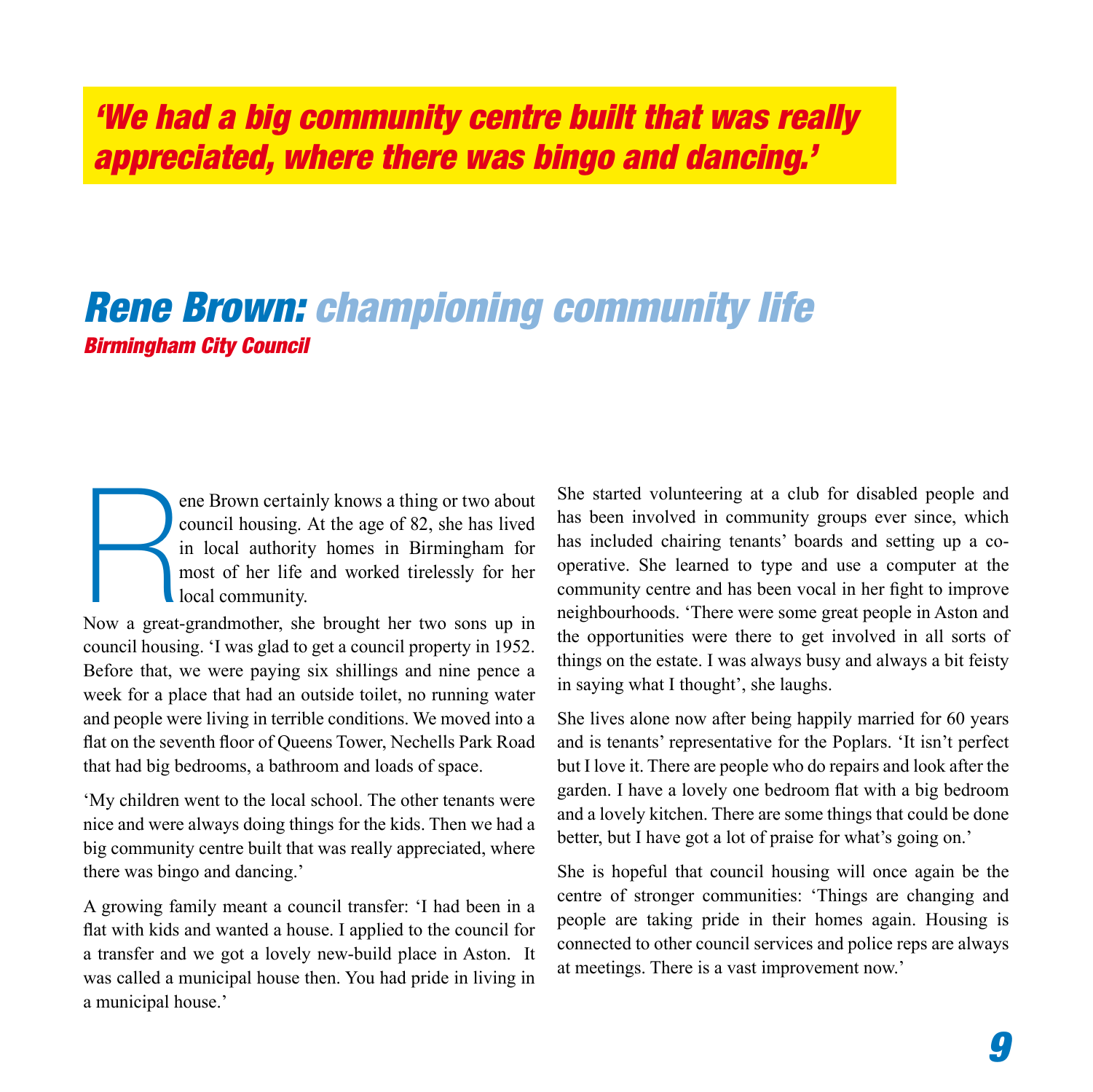

top left: Sarah Marshall, Darren Smith and their daughter top right: Sally Newey, David Vincent and their son bottom: the Sims family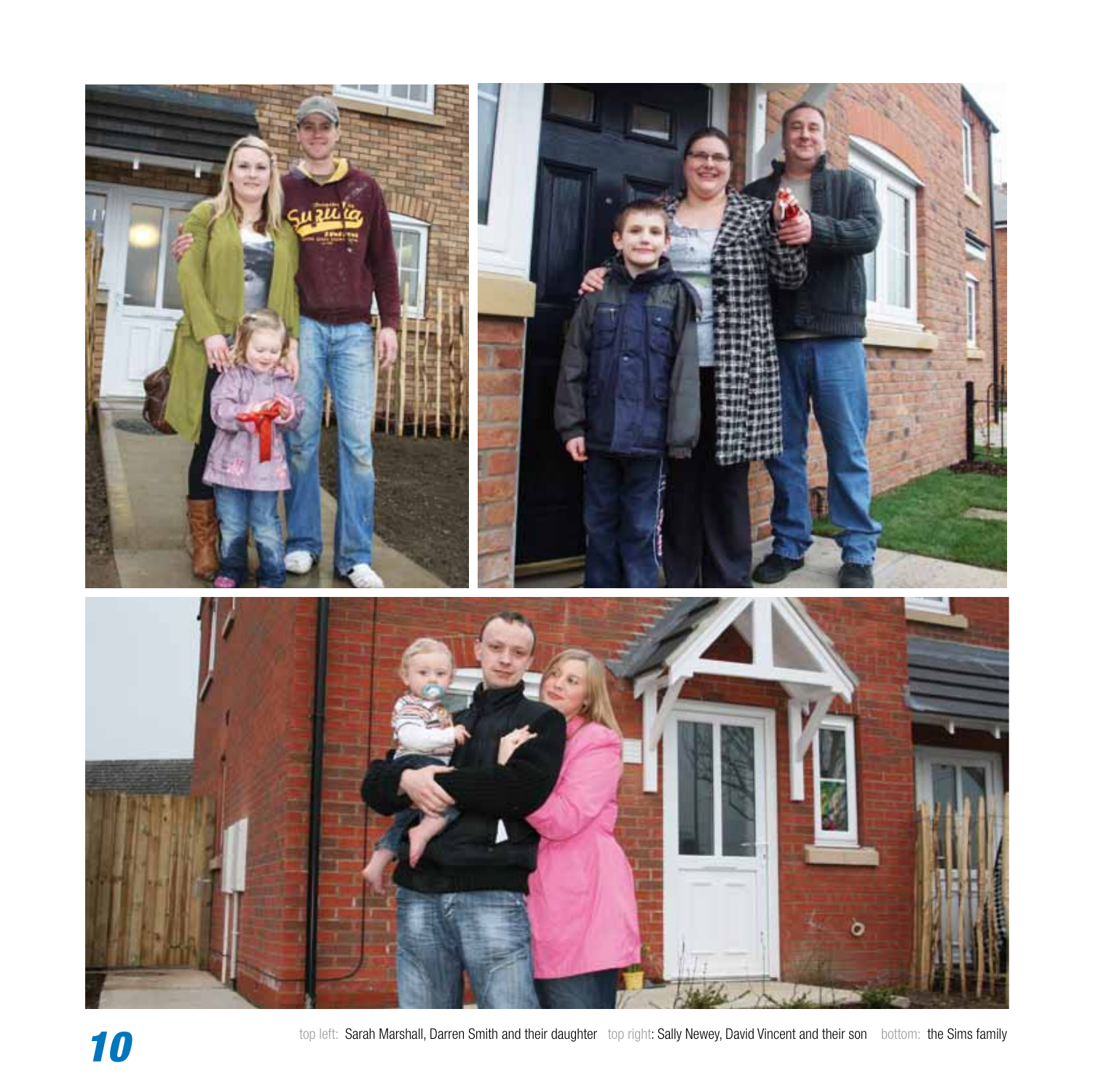### 'It means the world to us to be here and it's made such a difference to our lives'

## Families in North Kesteven: turning houses into homes

Joung families in North Kesteven are happily<br>turning new houses built by the district council<br>into homes. The council is half way through a<br>£3.7m programme, which will provide a total of<br>35 new properties locally. It has a oung families in North Kesteven are happily turning new houses built by the district council into homes. The council is half way through a £3.7m programme, which will provide a total of 35 new properties locally. It has also recently addition to the 3,804 units the council in Lincolnshire already owns and manages.

The families that are moving into the new properties have expressed their appreciation of the benefits of secure tenancies in affordable, environmentally friendly properties that provide a solid base for family life.

**Stephanie Sims** was overjoyed to move into a new property at Cumberland Avenue with her husband Tim and young child.

After being on the waiting list for two years with supply of housing severely limited, she faced a long wait. But not only did she land a brand new house in Wellingore, it was on the street where she's lived in all her life. 'Because I've always lived here and Tim lived next-door-but-one for 11 years, it's like a dream that we can set up our first home on the same street. I still can't believe we're here and that it's so nice,'she says. 'We can all live together now as a proper family in a house that's really spacious and warm,' Tim says.

All the new North Kesteven District Council homes have extra insulation and high energy-efficiency levels, which mean fuel bills will be kept to a minimum. They are built to high quality and accessible standards in areas of greatest need.

**Sarah Marshall** and Darren Smith worked hard at DIY to make sure they would be comfortable in their home on Grayson Green, Wellingore. After 18 months on the waiting list, Sarah says: 'We're all really looking to put down roots because Wellingore's such a lovely village. We all feel like we've got somewhere we want to stay.' Their two children have made a good start, playing out in safer, quieter streets than they have been used to previously and making friends with neighbouring children.

Sally Newey comments: 'It means the world to us to be here and it's made such a difference to our lives,'. Moving from private rented accommodation into her new council home with partner David Vincent and two sons has halved their rent and doubled their available space.

'What's really nice is that we are safe in the knowledge that we're secure here and that we have a big organisation like the council behind us that won't let us down,' says David. 'It really has changed our lives substantially to be here.'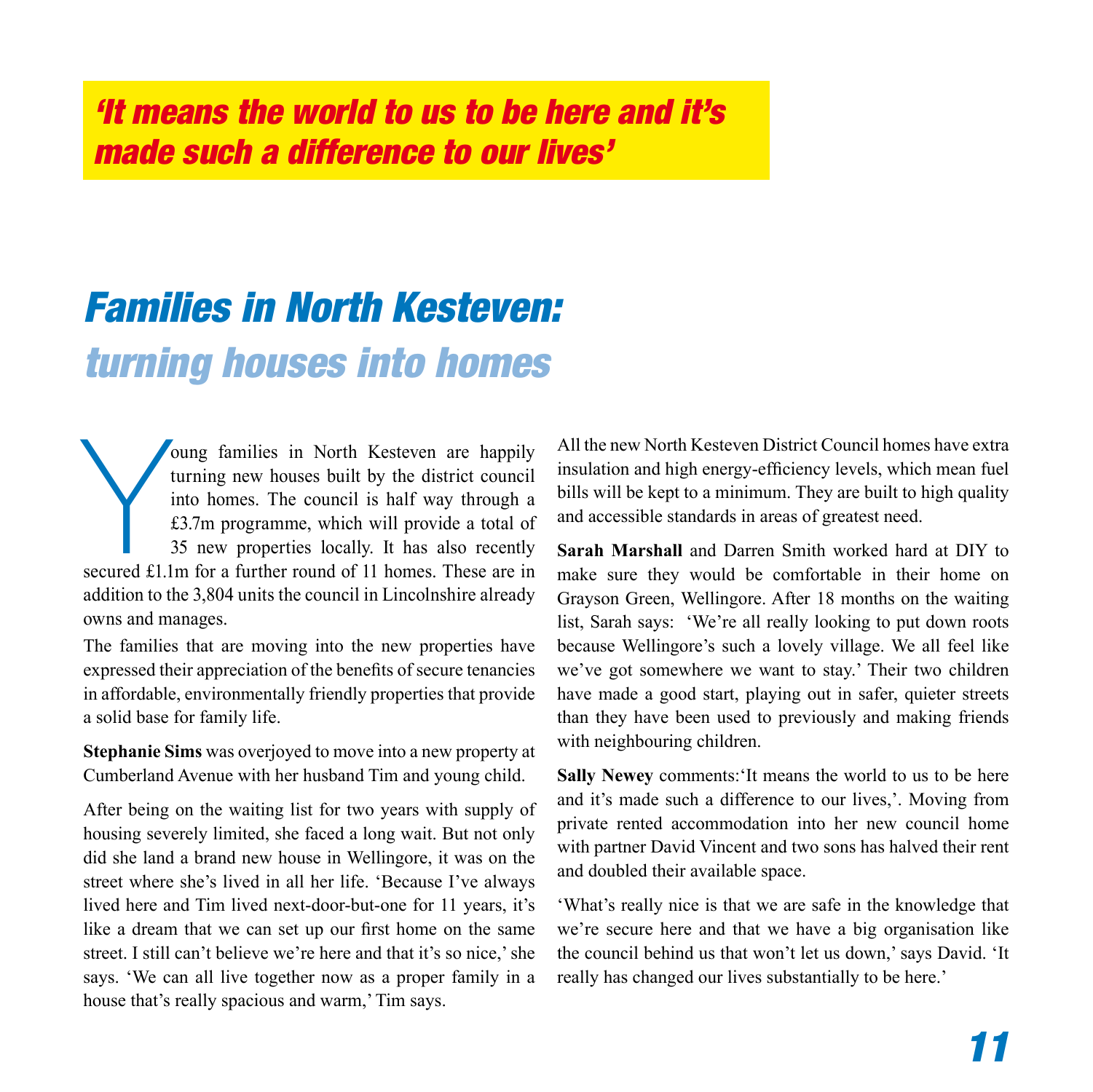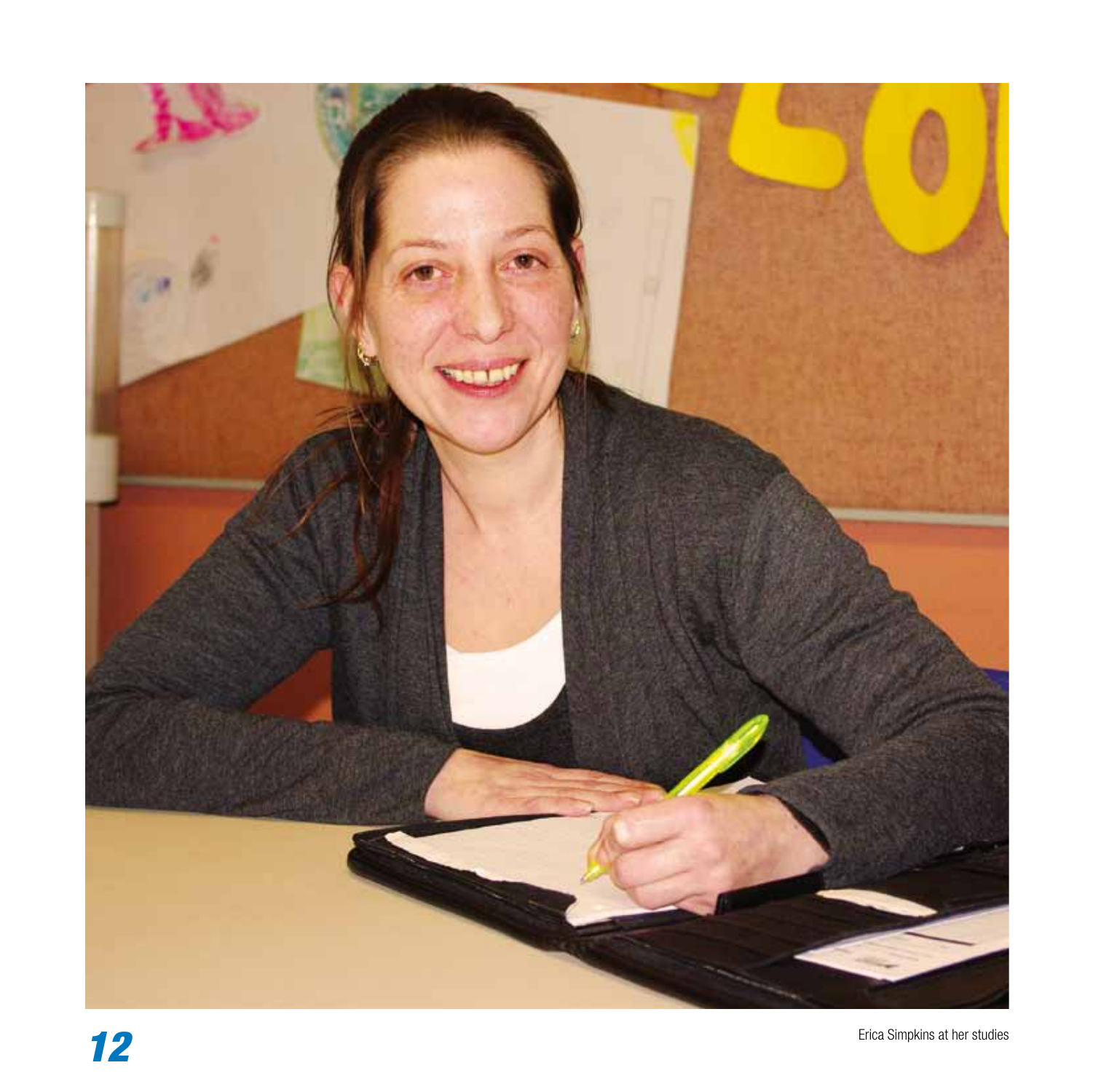'My plans are to do counselling, health and social care training next so I can get a job helping people with drug and alcohol problems.'

### Erica Simpkins: turning things around Stroud District Council

The repose simple is part of Stroud District Council's stock of 5,300 homes. She has now been sober for almost three years. Prior to this, her struggle with alcoholism had led her into debt and her home was in danger of re rica Simpkins lives on the Kingshill estate, which is part of Stroud District Council's stock of 5,300 homes. She has now been sober for almost three years. Prior to this, her struggle with alcoholism had led her into debt and her home was in danger order the council staff were brilliant because they knew I wanted to get better and helped me find the support I needed to recover instead of just kicking me out. My local housing officer was fantastic

'I went into rehab and an organisation called *Positive Futures*  helped me sort out all my debts and got me into a local community project, where I did Maths and English, health and social care courses. Now I just want to learn and learn. My plans are to do counselling, health and social care training hext so I can get a job in that field. I want to help other people with drug and alcohol problems.'

Erica, who is forty years old, lives in a low-rise block of four flats. She is now a tenant representative on her estate, where she has lived since 1989. 'I've got a lovely little flat,' she says.

As someone who has got back on her feet after vears of alcoholism, she is all too aware of the link between addiction, mental health issues and homelessness. 'Maintaining tenancies is difficult because if you've got an addiction all your money goes on that. Mental health, addiction and housing all impact on each other and the professionals should all work together to deal with them in a joined up way.

'I have been sober for nearly three years and my life has changed completely. It definitely helps having secure tenure. Having a place to call home that you feel safe in gives you your pride, self esteem and confidence.'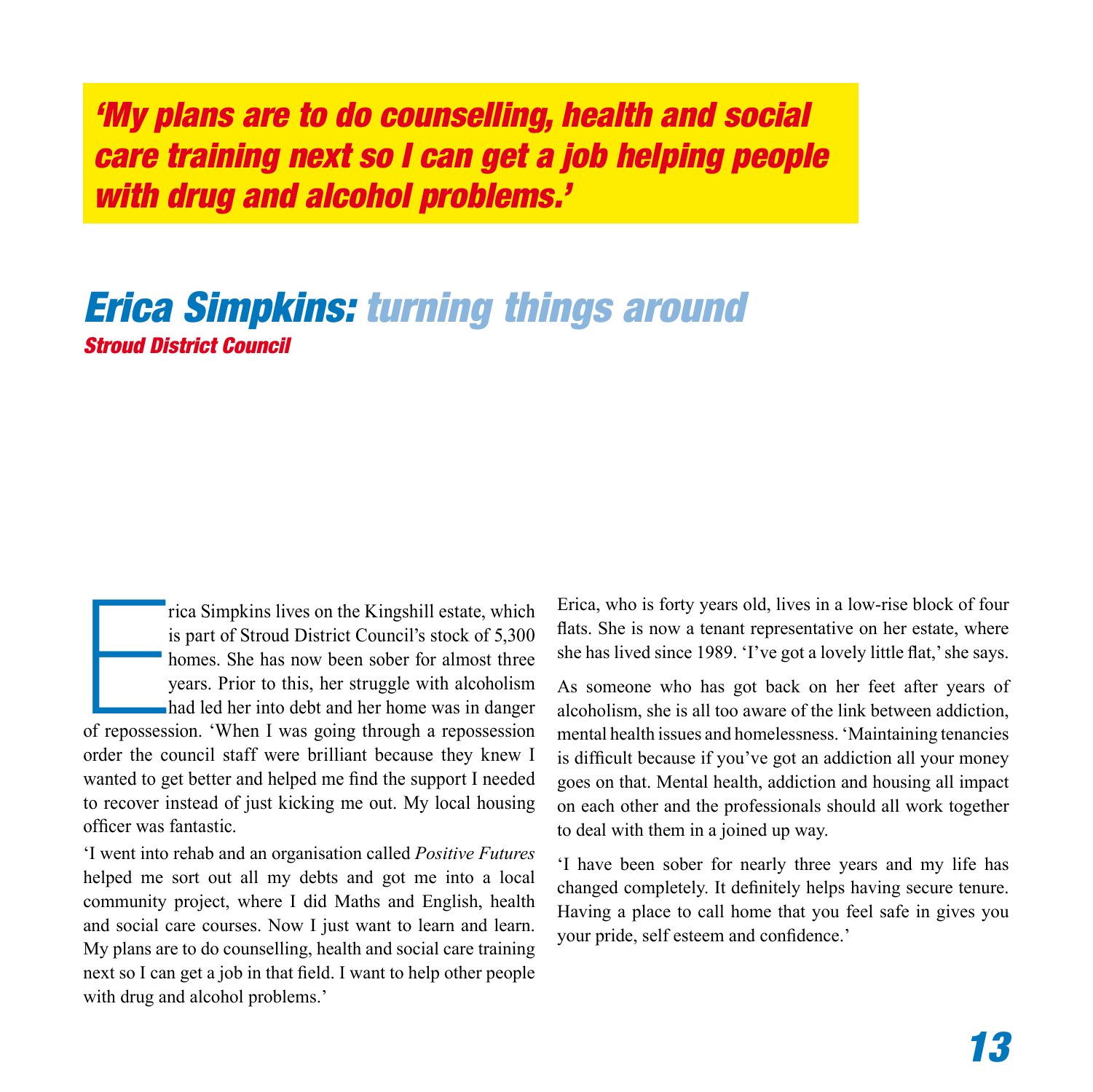

Maria with a rare Beatles print donated by David Guest which was sold to raise funds for her charity Me&Dee [meanddee.co.uk]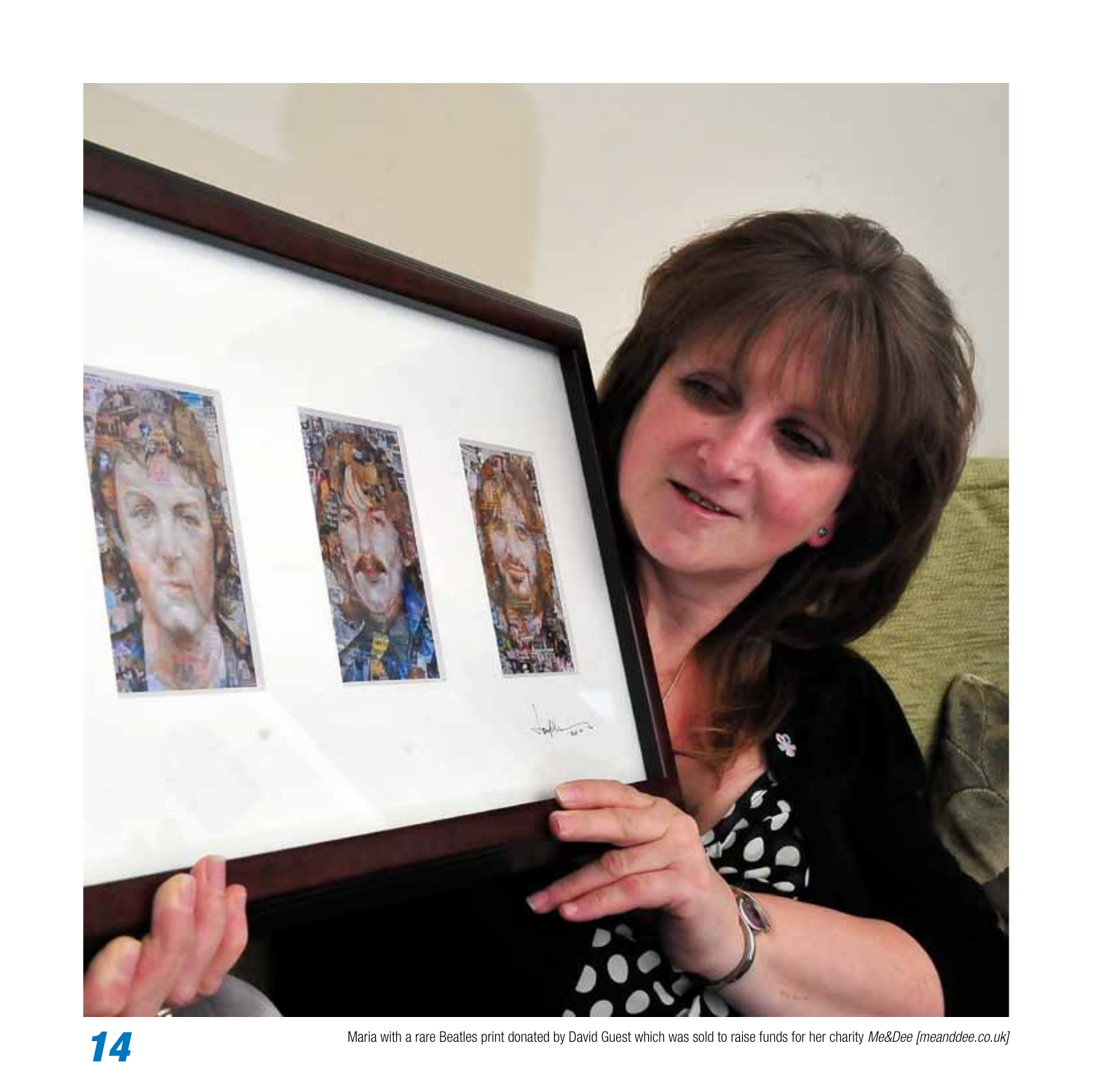'It's absolutely beautiful here. My neighbours are lovely. The lawn is mowed, the warden visits and I don't have to worry about any repairs.'

### Maria Hanson: charity beginning at home South Derbyshire

street in Ticknall, South Derbyshire.

aria is something of a celebrity in her quiet street in Ticknall, South Derbyshire.<br>
The fifty-seven-year-old featured on the Channel 4 television programme The Secret Millionaire and has since been befriended by impresari The fifty-seven-year-old featured on the Channel 4 television programme The Secret Millionaire and has since been befriended impressed by the charity Maria runs from her council home that he donated limited-edition memorabilia and signed artwork from stars such as the Beatles and Michael Jackson, which have been sold to fund its work.

Maria's charity, *Me & Dee*, has brought joy to more than 200 terminally ill people over the past four and a half years by fulfilling wishes and providing gifts, memorable outings and treats. 'People are amazed at what happens in this quiet little street,' she says.

She has worked courageously from her small terraced bungalow in Chapel Street despite a long history of painful spine and neurological conditions.

'I couldn't have done this without the help of the council,'she says. She became homeless when getting over her fifteenth

operation. 'Being over 50, single and disabled meant I had to go into sheltered accommodation, which bothered me at first because I am so much younger than the other residents,' she says, 'but I really like it here now.' Having an emergency bracelet means there is less stress placed on her grown up daughters. 'It's absolutely beautiful here. My neighbours are lovely. The lawn is mowed, the warden visits and I don't have to worry about any repairs.'

Importantly for someone who has spent a lot of time in hospital and recovering from operations, having a South Derbyshire District Council home provides a safe base and enables her to run her charity from home using a laptop. 'I really value the security that this isn't just a six month tenancy. I am here for as long as I want to be and that's a massive relief.'

Maria finds her garden therapeutic. She has been runner up in two council competitions; for tubs, pots and baskets in 2009 and most improved garden in 2010. Her garden, pictured on the inside cover of this publication, is full of unusual plants and she says the council's competitions, 'encourage people to take pride and do something different.'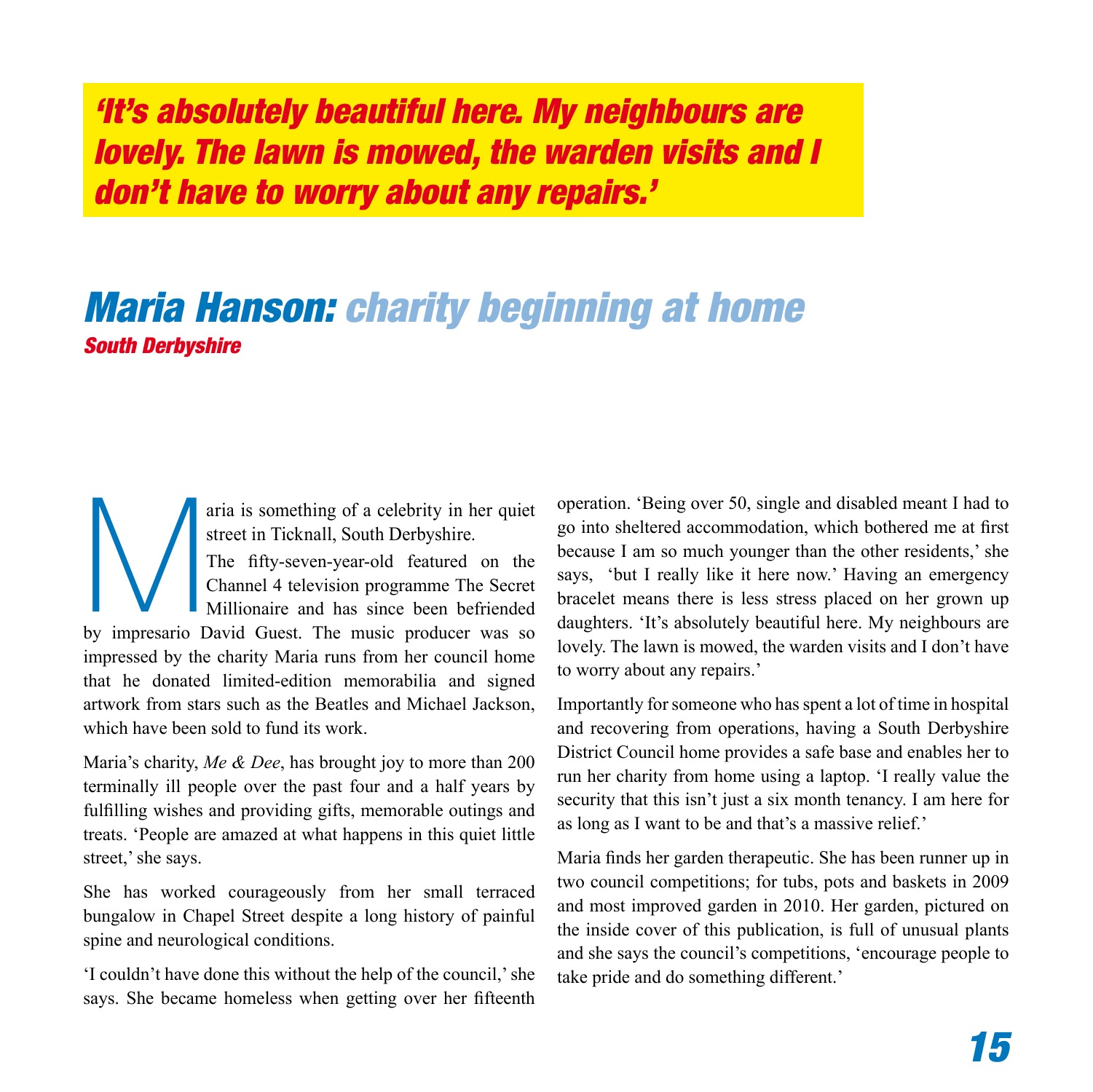

Robert with other participants in the GOALS programme, second from the left on the back row.

### Robert McPhee: making the right moves **Broxtowe**

ighteen year-old Robert Macphee is making<br>the most of opportunities offered by Broxtowe<br>Borough Council to help him look after himself<br>and his accommodation and find work.<br>Robert was staying in supported accommodation<br>foll ighteen vear-old Robert Macphee is making the most of opportunities offered by Broxtowe Borough Council to help him look after himself and his accommodation and find work.

Robert was staying in supported accommodation referred him to the authority's pre-tenancy training programme in Summer 2010.

The five-week 'Make the Right Move' course has sessions on how to manage a tenancy, plus cookery and healthy eating, budgeting and maintenance. He says: 'The tenancy training has helped me and I now feel much more confident before I move into my own flat.'

During the course there was a special session designed to improve voung people's confidence and self esteem. The GOALS session allowed young people to think about their futures and long-term ambitions. The one-day session was so successful that it was followed up with a two-day programme in early 2011. Robert attended these sessions, which enabled him to develop practical, job-seeking tools. He says: 'I really enjoyed the GOALS programme and it has helped me to think about my future and where I want to be. I now feel that I can tackle anything.'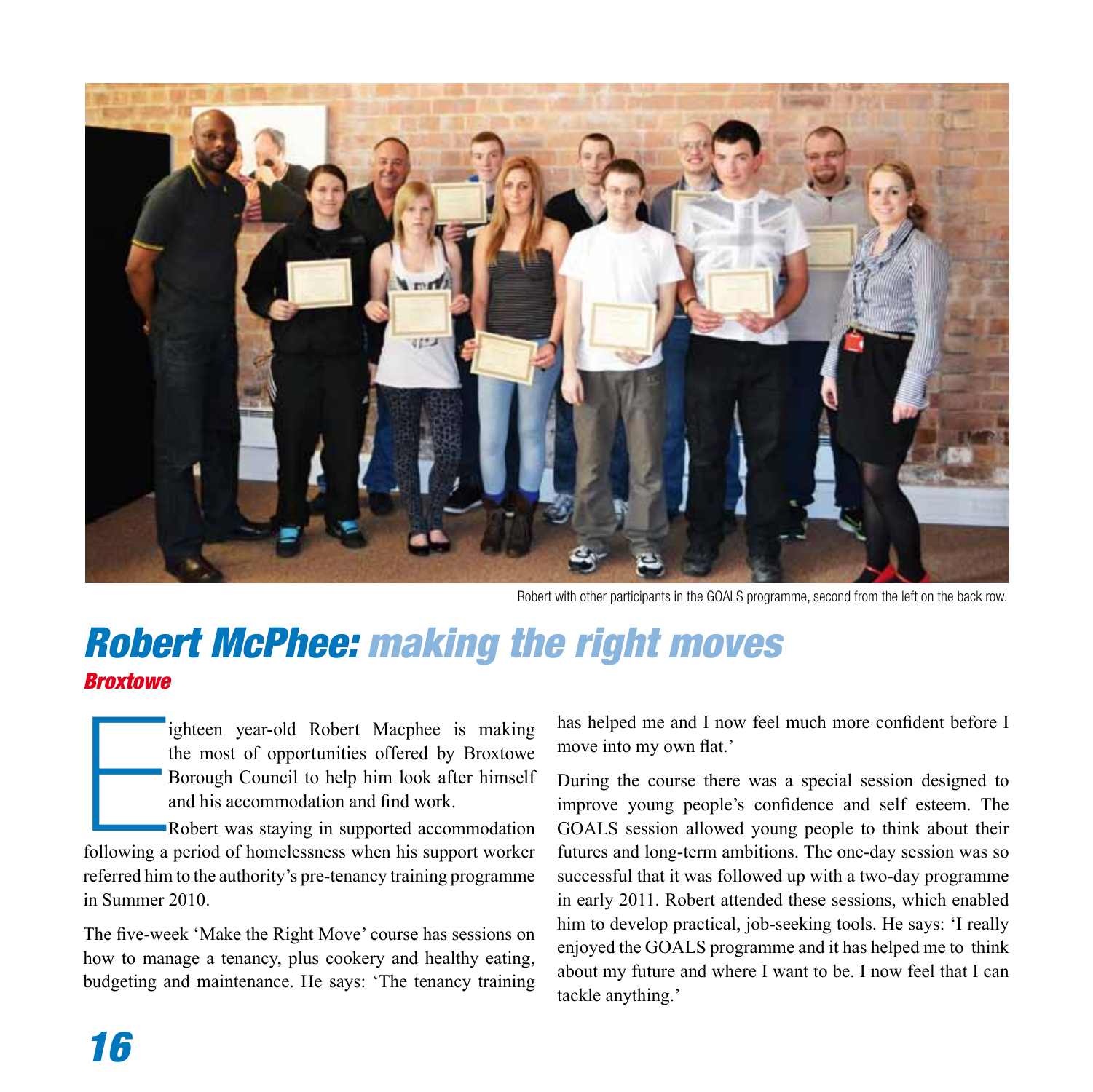

### Colin Reynolds: mixing independence and support **Cambridge**

ambridge City Council tenant Colin Reynolds<br>moved into sheltered accommodation four and<br>a half years ago. At 80 years old, this is his first<br>experience of council housing.<br>Twas in business for many years and when I got<br>div moved into sheltered accommodation four and a half years ago. At 80 years old, this is his first experience of council housing.

'I was in business for many years and when I got divorced I lost the house and lived in rented accommodation'. He says he is 'very satisfied' with his one bedroom flat near Ditton. 'It's better having the council as my landlord. I like

the mixture of independence and support I get here. The Independent Living Facilitators are very helpful.

'I am interested in cooking and ideally I'd like a kitchen twice the size, but otherwise it's perfect. There's a good community spirit. The gardeners come in regularly and it's good value for what I pay. I couldn't expect any more.

'There are 26 properties here and 20 of them are occupied by ladies, so I am a bit spoilt', he adds jokingly.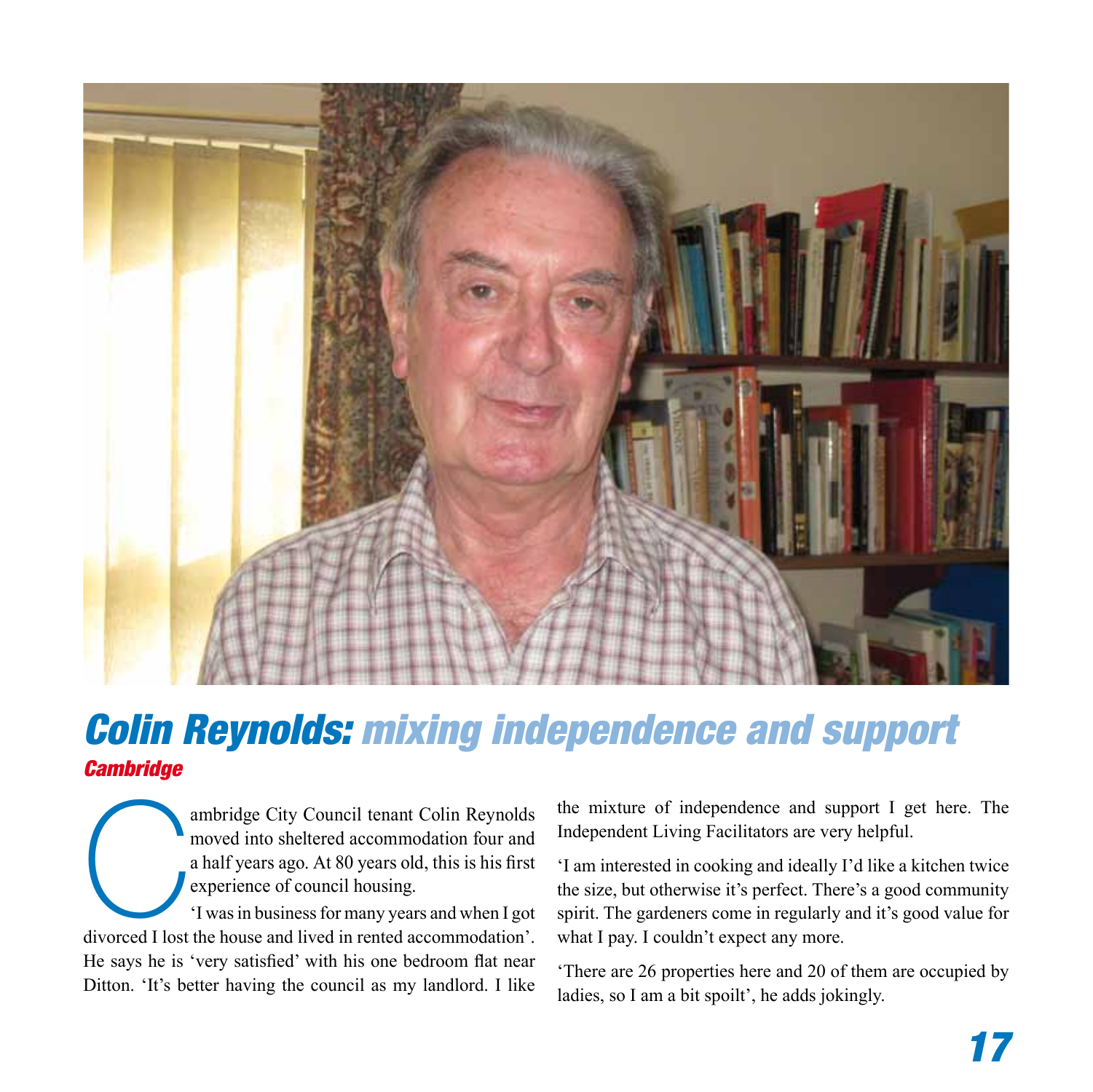

The current Tenants Group chair Jennifer Holmes at the ARCH Tenants' and Residents conference 2010

## The ARCH Tenants' Group

RCH is structured to ensure that it reflects the<br>views of people who live in council homes in<br>its internal decision-making and its external<br>campaigning.<br>The Tenants' Group is a regional network of<br>tenant representatives fr RCH is structured to ensure that it reflects the views of people who live in council homes in its internal decision-making and its external campaigning.

The Tenants' Group is a regional network of England, which covers leaseholders as well as tenants. The group held its inaugural meeting in November 2008 and its quarterly meetings since have been well attended. Tenants and leaseholders have been recruited from across England to ensure the ARCH Tenants' Group fully reflects ARCH's regional composition.

The Association of Public Service Excellence (APSE) has supported ARCH in facilitating the Group. The Group has fed tenants' views into the national review of housing finance. Tenant Services Authority proposals and other key issues affecting the sector. It has shaped a number of highly successful ARCH annual tenants' and residents' conferences.

The ARCH Tenants' Group is a sub-group of the ARCH executive board, which comprises local authorities elected at the association's AGM. The chair of the Group is the resident representative on the ARCH executive board and acts as a liaison point between the two. Executive Board meeting minutes and Tenants' Group meeting minutes are shared between the two entities via the members' only area on the association's website.

The ARCH Tenants' Group elected Jennifer Holmes as chair at its Annual General Meeting in London on 21st March 2011. She will now chair the Group, represent tenants on the Executive Board and ensure the views of people who live in council properties are reflected in ARCH policies and activities.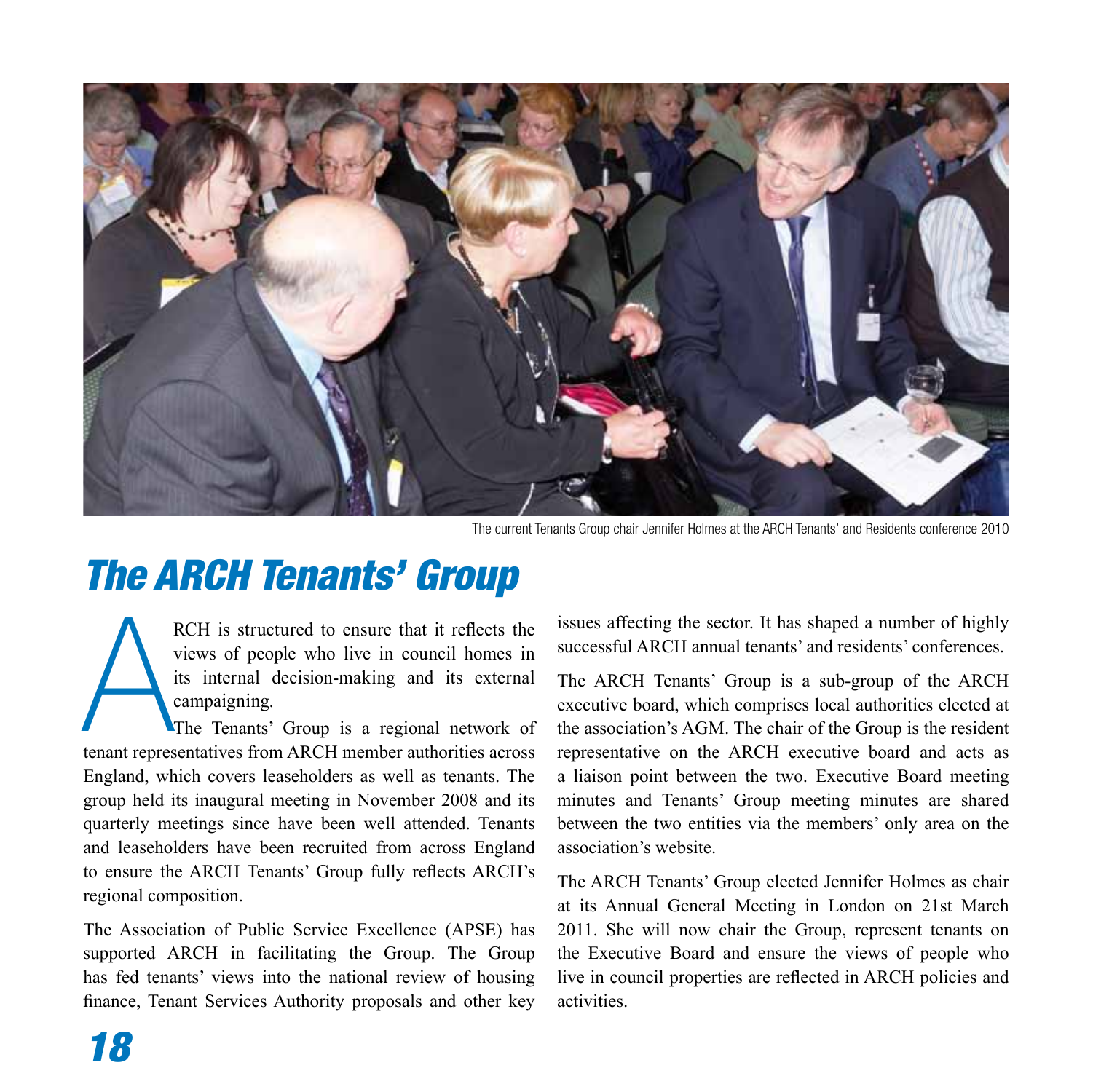

## What Tenants' Group members have to say

There are eighteen tenant representatives in the group from across England. Here are some of their views:

#### Marlene Price

The association recruited Marlene Price (pictured left), who lives in the London Borough of Wandsworth, as resident representative on its board when it was first established. Mrs Price set up the Tenants' Group, acted as its first chair and remains one of its active members. She has lived on the York Road estate since April 1982 and has been a resident representative on a number of bodies.

She says: 'I believe in everyone getting a fair deal as residents in stock retained properties were not receiving the same level of financial support as the other housing options. I have fought for that in my work with ARCH and I will continue to passionately advocate for this equality.'

#### John Ranshaw

John Ranshaw (pictured centre) has been a Lincoln City Council tenant for ten years. He lives in a first floor flat in a tower block. He moved to Lincoln in the 1980s and lived

in private accommodation before the city council housed him when he became homeless. He says: 'I value having a stable long-term tenancy. That can help with the rest of your life. Links between the housing department and other services are good.'

He is involved in the Stamp End Tenants and Residents' Association. He is also a member of the Lincoln Tenants' Panel and was chosen to be the representative linking that with the ARCH Tenants' Group. He says: 'If councils build they are creating local employment.'

#### Kevin Lovatt

Kevin Lovatt (pictured right) has been a Stoke City Council tenant for 27 years and brought up his three children in a local authority home. He first got involved in tenant governance as a mystery shopper and then sat on a steering group, which resulted in a decision to retain the properties within local authority ownership and management. 'Owning the stock makes a difference. If you have a good estate like mine, it is not just about the housing it's about everything to do with the community. People have been made redundant and can't afford mortgages. Council housing is highly important.'

He has been involved in a number of bodies including service review and improvement groups, as well as being the council's representative on the ARCH Tenants' Group.